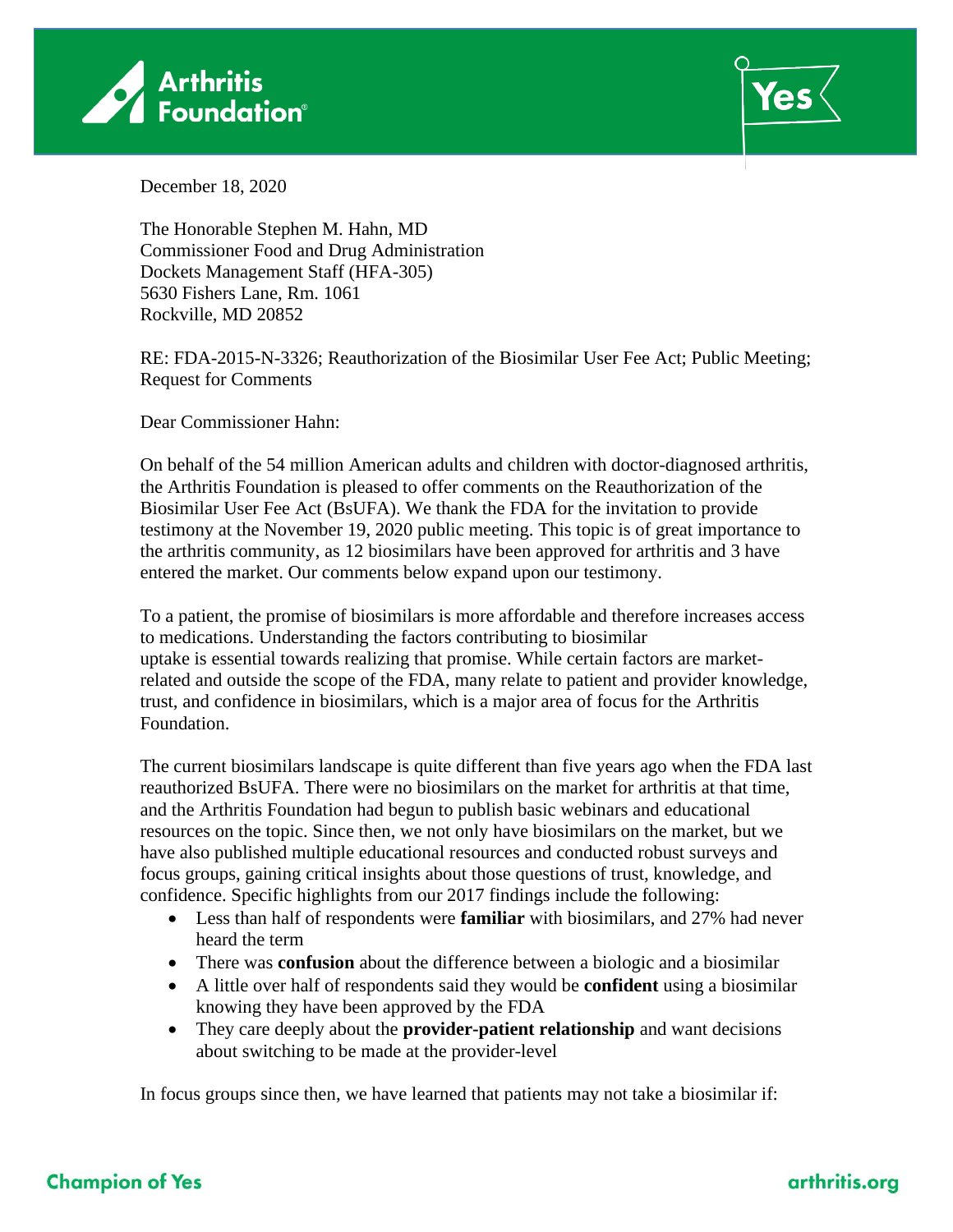



- They don't know about them
- Their doctor has not talked about biosimilars as a treatment option
- They fear they will not work as well and have concerns about interchangeability
- They may not have easy access through their formulary or the out-of-pocket cost is not significantly lower

Top sources of information about biosimilars include: their health care provider, which is both the most popular and the preferred source for information; the FDA, which is a highly trusted source; and many arthritis patients learn about biosimilars from the internet (46% in our 2017 survey).

From that data we concluded that barriers to uptake fall into four main categories:

- A lack of incentives to the patient
- Communication bias or misinformation
- Inherent fear of "the new"
- Formulary access challenges

The Arthritis Foundation has undertaken a number of activities to address these barriers, including enhancing our patient education to "normalize" the term biosimilars in our materials and outreach; coordinating closely with provider groups; working with the FDA on their patient education materials; and working with a broad group of stakeholders to address barriers to biosimilars uptake.

We recognize that developing best practices and coordinating education and outreach activities with the broader patient and provider community is essential, and as such we brought together patient and provider groups across therapeutic areas in the summer of 2019 to identify areas of collective activity. The biosimilars landscape had changed significantly in the previous couple of years, and we wanted the opportunity to learn what barriers groups had experienced, and any lessons learned and best practices from education and outreach efforts. Several clear themes emerged that we turned into a set of principles signed by 21 patient and provider groups, available on our [website.](http://d3dkdvqff0zqx.cloudfront.net/groups/arthritis/attachments/patient-provider-biosimilars-principles.pdf) The two most relevant principles for the FDA are:

- 1. Patient trust in the safety and efficacy of biosimilars, and physician confidence in prescribing them, are crucial factors for driving broader uptake.
	- a. FDA is a vital resource that patients, physicians, and others turn to for trusted information. The agency will continue to be an essential source for providing education and communication about biosimilar products to patients, physicians, and other health care stakeholders.
	- b. We are committed to fostering peer-to-peer opportunities for patients to learn from one another about all biological products and sharing their experiences with policymakers.

## **Champion of Yes**

## arthritis.org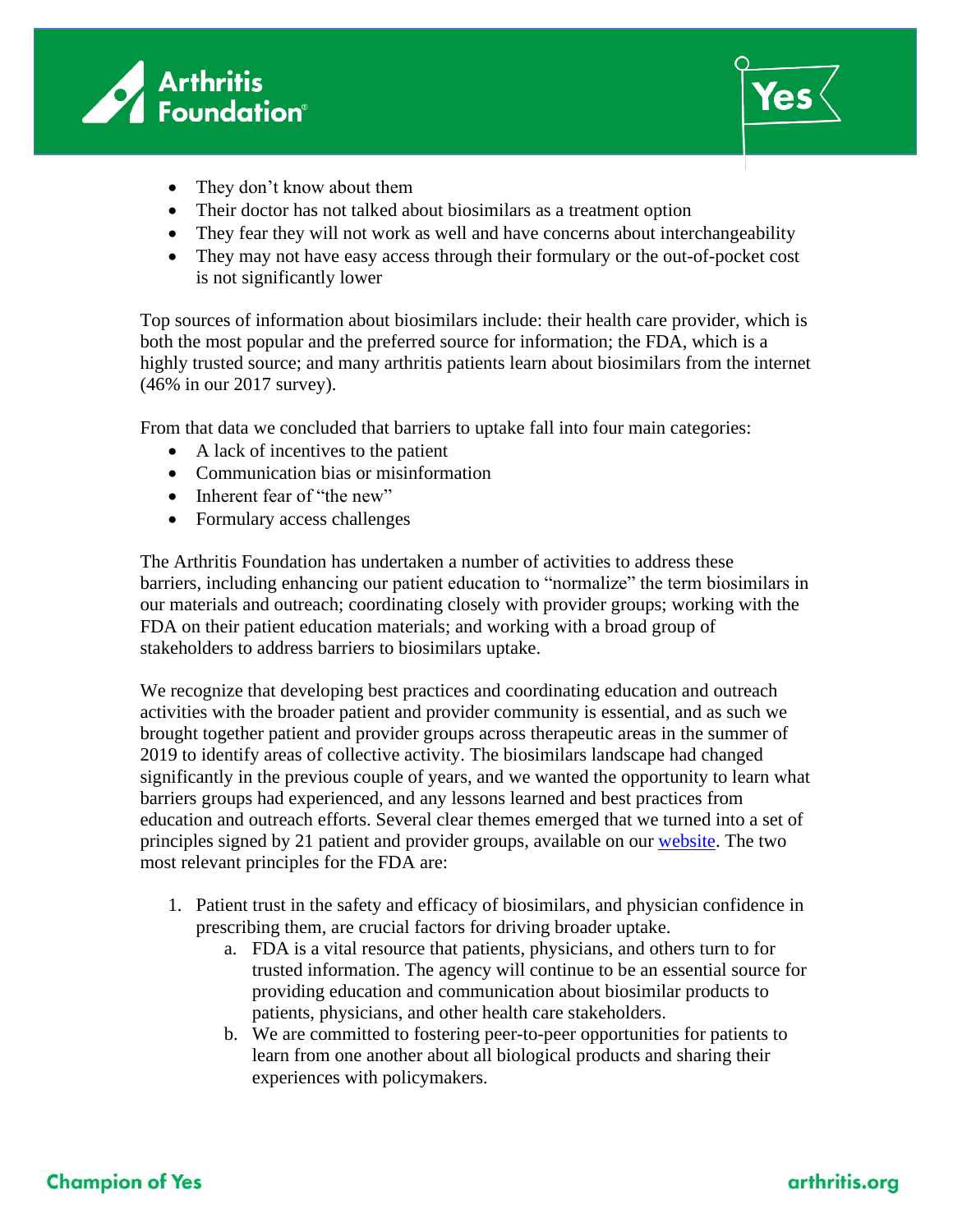



- c. Patient and provider organization websites are a vital resource for patients and providers to get trusted information about biological products, including biosimilars
- 2. The language health care stakeholders use to talk about biosimilars matters.
	- a. Many stakeholders use different terms to describe biosimilars, which can lead to confusion and bias
	- b. Using language from the FDA can help avoid unintentional bias and accurately convey concepts that are often nuanced and complex
	- c. When discussing potential adverse impacts, distinctions should be made regarding transitions between reference biologics versus transitions between a reference biologic and a biosimilar. Stakeholders should come together on a common set of terms to describe these differences

In our discussions we collectively agreed on the importance of the FDA as the top resource for education and information about biosimilars. From there we identified two core needs: collecting more data on patient and provider perceptions of biosimilars, and in particular the differences in perception among patients who are biologic naïve versus those who have been stable on their biologic; and developing best practices around communicating unbiased information to our patients and providers. On the latter, we have learned a lot about the nuanced nature of communicating about biosimilars, and how simple word choices can influence how patients feel about them. Using seemingly innocuous phrases like "they are cheaper" can lead patients to believe they are also lesser. Further, there is data to suggest this can have an impact on patient perception of the efficacy of the drug, potentially leading to the nocebo effect.

With that in mind, we have a sense of urgency in addressing these issues, and our goal is to turn those principles into practice. We hope the FDA shares that sense of urgency, as we know that over the course of BsUFA III more biosimilars will be approved and come to market, including self-injectables, which will make these themes even more important.

The FDA has been a tremendous partner in working with the patient community and being readily available to partner on patient and provider education. Our recommendations for BsUFA III correlate directly with our priorities for moving those patient-provider principles forward:

- First, we call on the FDA to continue to work with the patient and provider communities on biosimilars education, and in particular to work hand in hand with us to maximize our reach:
	- o On data collection, for example, there are additional layers of information about patient preferences and concerns that need to be collected, and there are ways we can collect data that the FDA cannot, and vice versa.
	- o On addressing bias, it would be a tremendous asset to have a set of best practices organizations can use to ensure the materials they are developing